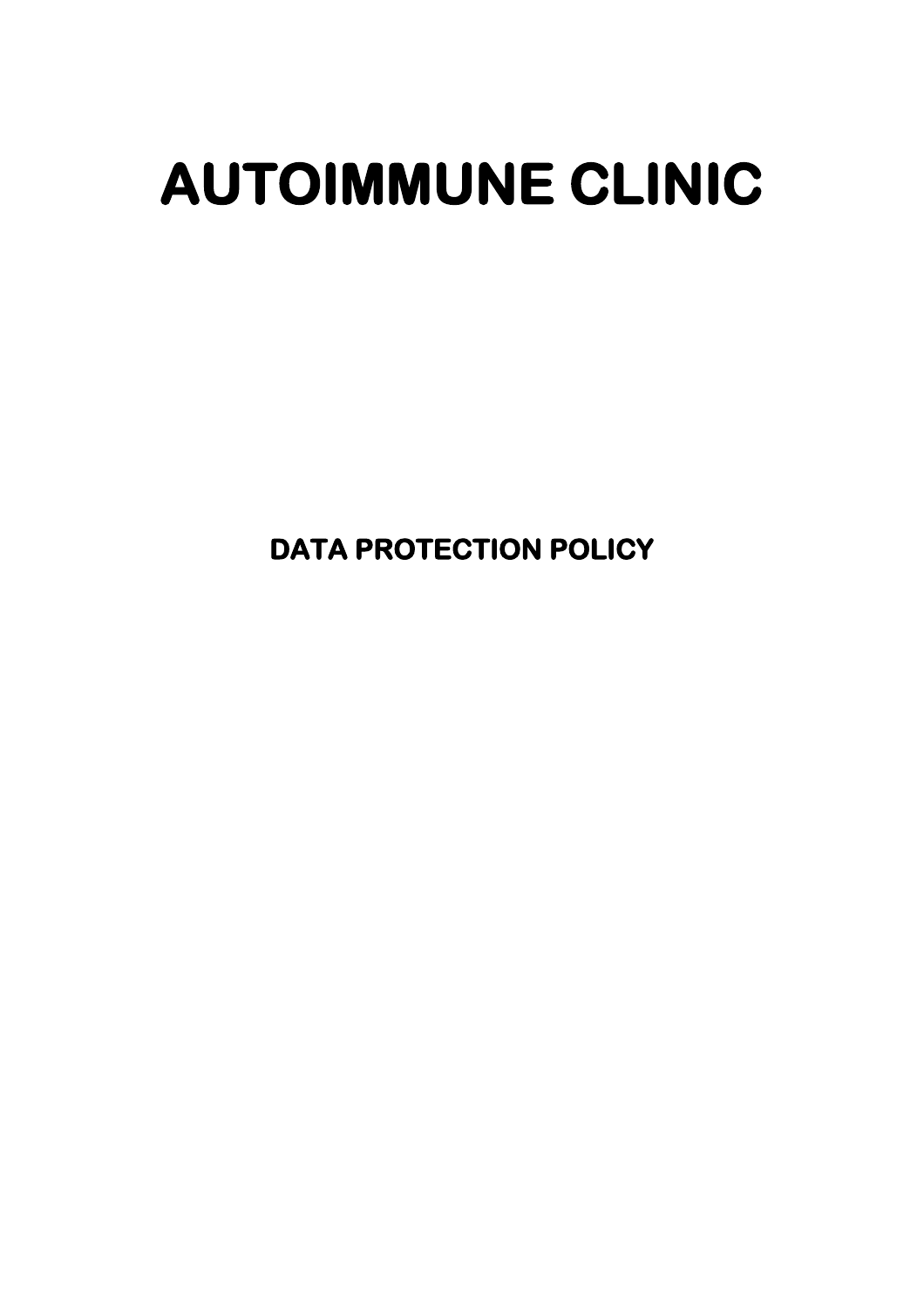# Contents

| 1.  |                              |  |  |
|-----|------------------------------|--|--|
|     | 1.1.<br>1.2.<br>1.3.<br>1.4. |  |  |
| 2.  | 1.5.                         |  |  |
| 3.  |                              |  |  |
|     | 3.1<br>3.2<br>3.3<br>3.4     |  |  |
| 4.  |                              |  |  |
| 5.  |                              |  |  |
| 6.  |                              |  |  |
| 7.  |                              |  |  |
|     | 7.1<br>7.2<br>7.3            |  |  |
| 8.  |                              |  |  |
| 9.  |                              |  |  |
|     | 9.1<br>9.2                   |  |  |
| 10. |                              |  |  |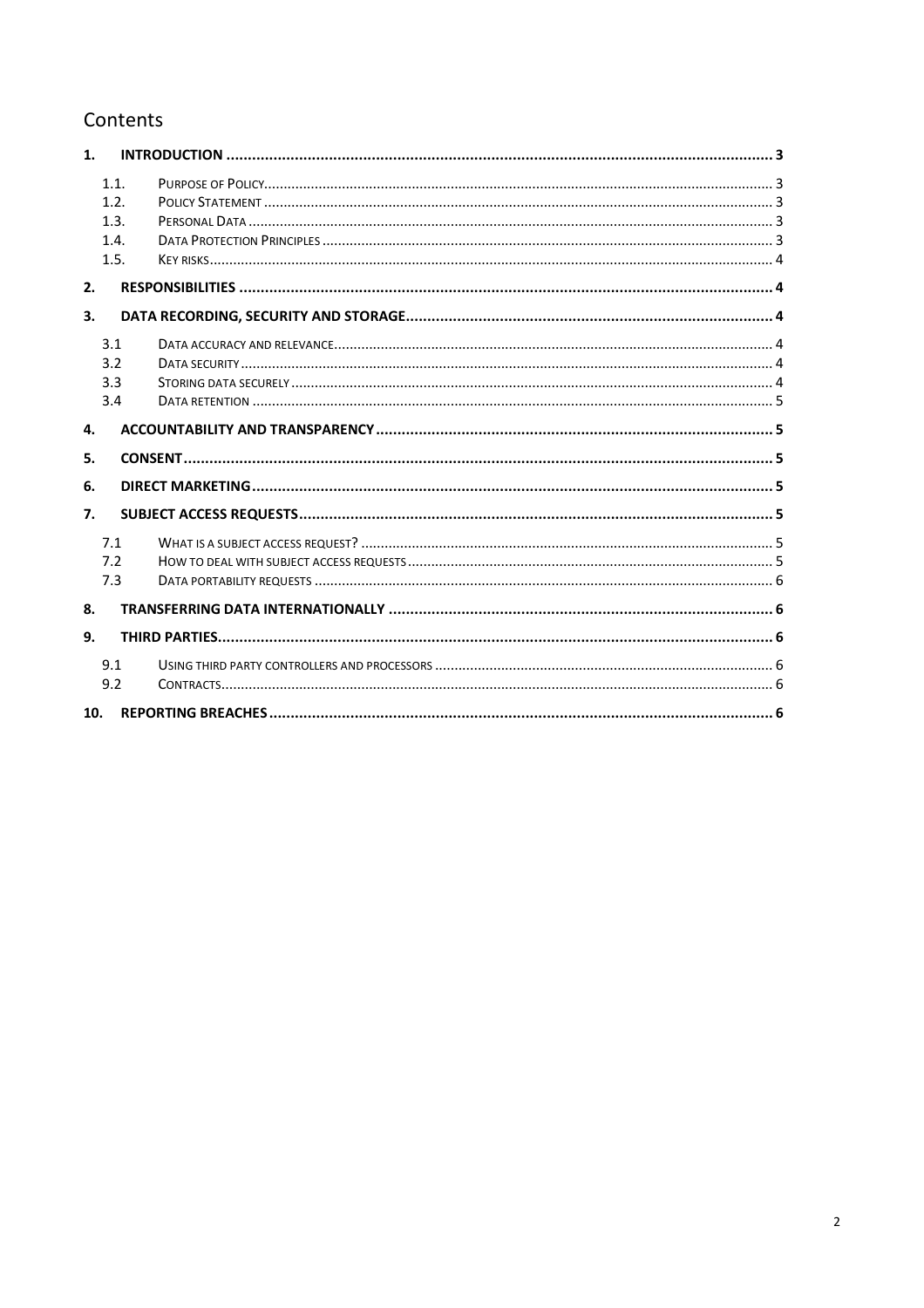## <span id="page-2-0"></span>**1. Introduction**

## <span id="page-2-1"></span>1.1. Purpose of Policy

Autoimmune Clinic needs to gather and use certain information about individuals.

These can include clients, suppliers, employees and other people the organisation has a relationship with or may need to contact.

This policy describes how this personal data will be collected, handled and stored to comply with the General Data Protection Regulation.

## <span id="page-2-2"></span>1.2. Policy Statement

Autoimmune Clinic is committed to a policy of protecting the rights and privacy of clients, staff and others in accordance with General Data Protection Regulation.

Autoimmune Clinic commits to:

- comply with both the law and good practice
- respect individuals' rights
- be open and honest with individuals whose data is held
- register our details with the Information Commissioner's Office (ICO)

## <span id="page-2-3"></span>1.3. Personal Data

Autoimmune Clinic may hold data for the following purposes:

- − Provision of direct healthcare
- − Marketing and newsletters
- − Case histories

Special categories of data included race, ethnic origin, politics, religion, trade union membership, genetics, biometrics (where used for ID purposes), health and sexual orientation.

Autoimmune Clinic may hold special category data for the following purposes:

− Provision of direct healthcare

## <span id="page-2-4"></span>1.4. Data Protection Principles

There are six data protection principles that are core to the General Data Protection Regulation. Autoimmune Clinic will make every possible effort to comply with these principles at all times in our information-handling practices. The principles are:

#### **1) Lawful, fair and transparent**

Data collection must be fair, for a legal purpose and we must be open and transparent as to how the data will be used.

#### **2) Limited for its purpose**

Data can only be collected for a specific purpose.

#### **3) Data minimisation**

Any data collected must be necessary and not excessive for its purpose.

#### **4) Accurate**

The data we hold must be accurate and kept up to date.

#### **5) Retention**

We cannot store data longer than necessary.

#### **6) Integrity and confidentiality**

The data we hold must be kept safe and secure.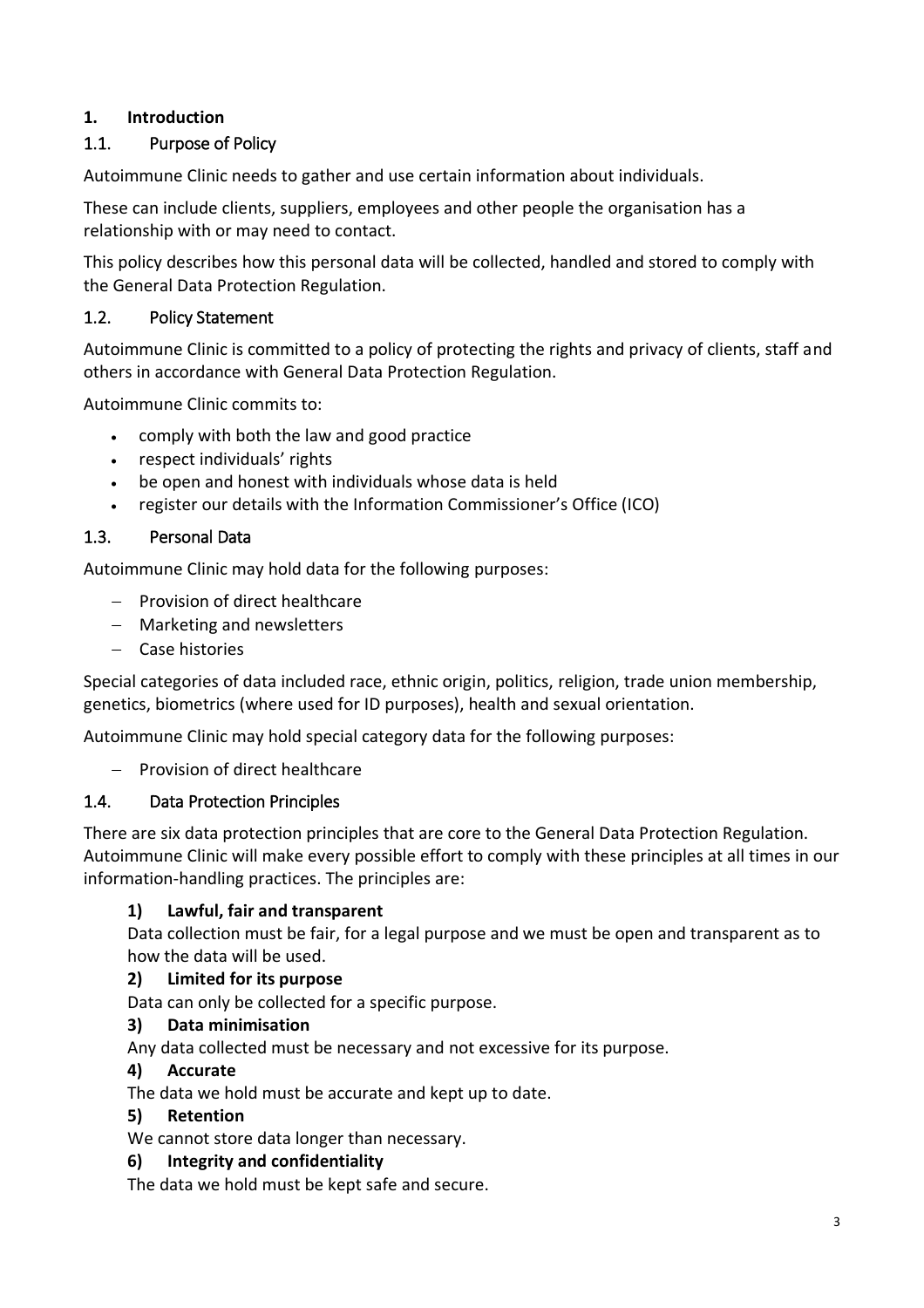# <span id="page-3-0"></span>1.5. Key risks

The main risks are in two key areas:

- information about individuals getting into the wrong hands, through poor security or inappropriate disclosure of information
- individuals being harmed through data being inaccurate or insufficient

#### <span id="page-3-1"></span>**2. Responsibilities**

Autoimmune Clinic is the data controller for all personal data held by us and is responsible for:

- Analysing and documenting the type of personal data we hold
- Checking procedures to ensure they cover all the rights of the individual
- Identifying the lawful basis for processing data
- Ensuring consent procedures are lawful
- Implementing and reviewing procedures to detect, report and investigate personal data breaches
- Storing data in safe and secure ways
- Assessing the risk that could be posed to individual rights and freedoms should data be compromised

#### <span id="page-3-2"></span>**3. Data Recording, Security and Storage**

#### <span id="page-3-3"></span>3.1 Data accuracy and relevance

Autoimmune Clinic will ensure that any personal data we process is accurate, adequate, relevant and not excessive, given the purpose for which it was obtained. We will not process personal data obtained for one purpose for any unconnected purpose unless the individual concerned has agreed to this or would otherwise reasonably expect this.

## <span id="page-3-4"></span>3.2 Data security

Autoimmune Clinic will keep personal data secure against loss or misuse. Where other organisations process personal data as a service on our behalf, we will establish what, if any, additional specific data security arrangements need to be implemented in contracts with those third-party organisations.

#### <span id="page-3-5"></span>3.3 Storing data securely

- In cases when data is stored on printed paper, it will be kept in a secure place where unauthorised personnel cannot access it
- Printed data will be shredded when it is no longer needed
- Data stored on a computer will be protected by strong passwords that are changed regularly. A password manager will be used to create and store passwords.
- Data stored on CDs or memory sticks will be encrypted or password protected and locked away securely when they are not being used
- Cloud services used to store personal data will be assessed for compliance with GDPR principles. An authenticator app will be used to access cloud data.
- Servers containing personal data must be kept in a secure location, away from general office space
- Data will be regularly backed up.
- All servers containing sensitive data must be protected by security software
- All possible technical measures will be put in place to keep data secure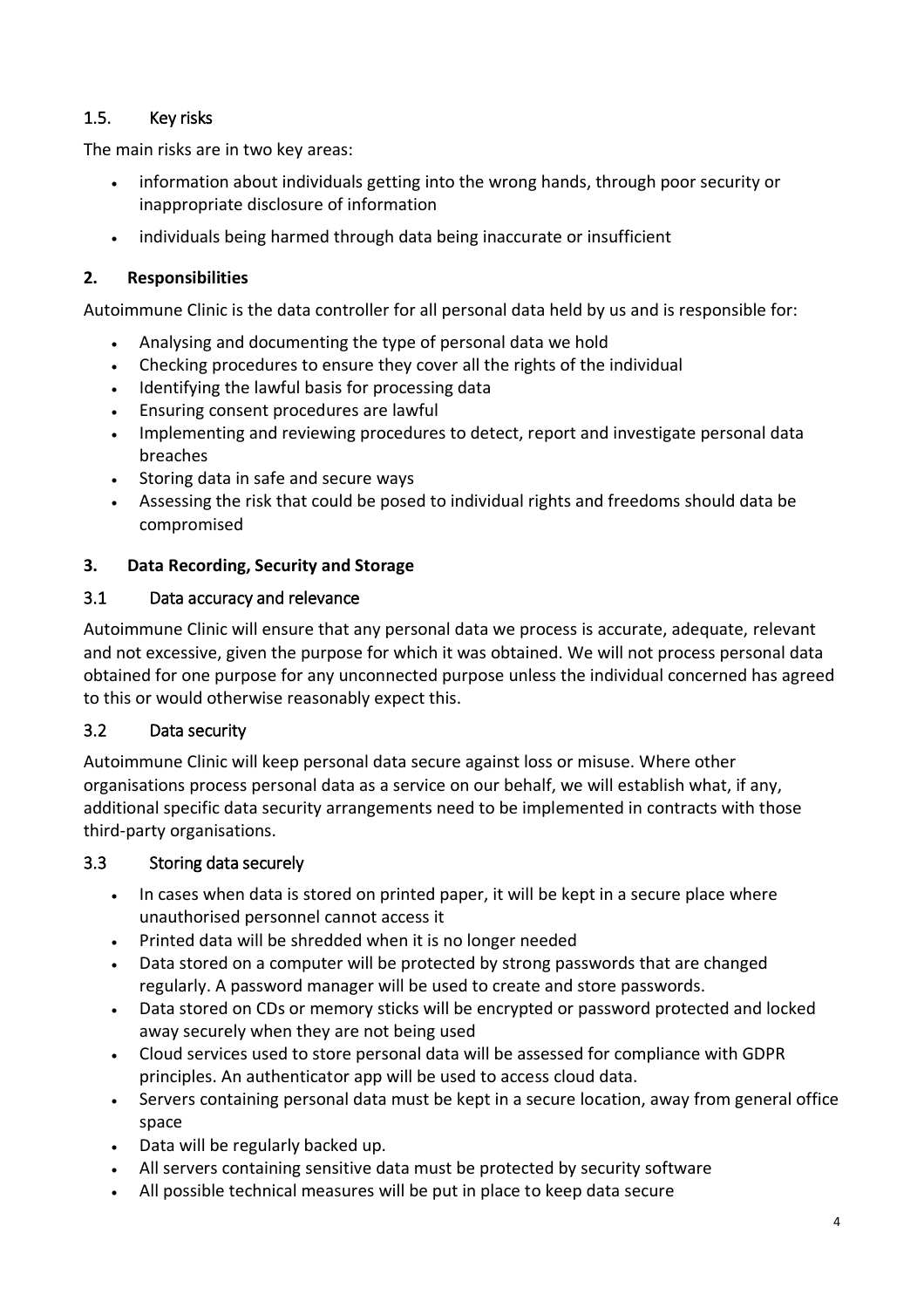## <span id="page-4-0"></span>3.4 Data retention

Autoimmune Clinic will retain personal data for no longer than is necessary. This shall be in accordance with the guidelines of our professional association, BANT.

## <span id="page-4-1"></span>**4. Accountability and Transparency**

Autoimmune Clinic will ensure accountability and transparency in all our use of personal data. We will keep written up-to-date records of all the data processing activities that we do and ensure that they comply with each of the GDPR principles.

We will regularly review our data processing activities and implement measures to ensure privacy by design including data minimisation, pseudonymisation, transparency and continuously improving security and enhanced privacy procedures.

## <span id="page-4-2"></span>**5. Consent**

Autoimmune Clinic will ensure that consents are specific, informed and plain English such that individuals clearly understand why their information will be collected, who it will be shared with, and the possible consequences of them agreeing or refusing the proposed use of the data. Consents will be granular to provide choice as to which data will be collected and for what purpose. We will seek explicit consent wherever possible.

We will maintain an audit trail of consent by documenting details of consent received including who consented, when, how, what, if and when they withdraw consent. For online consent, we may use a cryptographic hash function to support data integrity. Alternatively, we will maintain the consents information in a spreadsheet with links to the consent forms.

We will regularly review consents and seek to refresh them regularly or if anything changes.

## <span id="page-4-3"></span>**6. Direct Marketing**

Autoimmune Clinic will comply with both data protection law and Privacy and Electronic Communication Regulations 2003 (PECR) when sending electronic marketing messages. PECR restricts the circumstances in which we can market people and other organisations by phone, text, email or other electronic means.

We will seek explicit consent for direct marketing. We will provide a simple way to opt out of marketing messages and be able to respond to any complaints.

# <span id="page-4-4"></span>**7. Subject Access Requests**

# <span id="page-4-5"></span>7.1 What is a subject access request?

An individual has the right to receive confirmation that their data is being processed, access to their personal data and supplementary information which means the information which should be provided in a privacy notice.

# <span id="page-4-6"></span>7.2 How to deal with subject access requests

Autoimmune Clinic will provide an individual with a copy of the information requested, free of charge. This will occur within one month of receipt. We endeavour to provide data subjects access to their information in commonly used electronic formats (as described in section 4.3).

If complying with the request is complex or numerous, the deadline can be extended by two months, but the individual will be informed within one month.